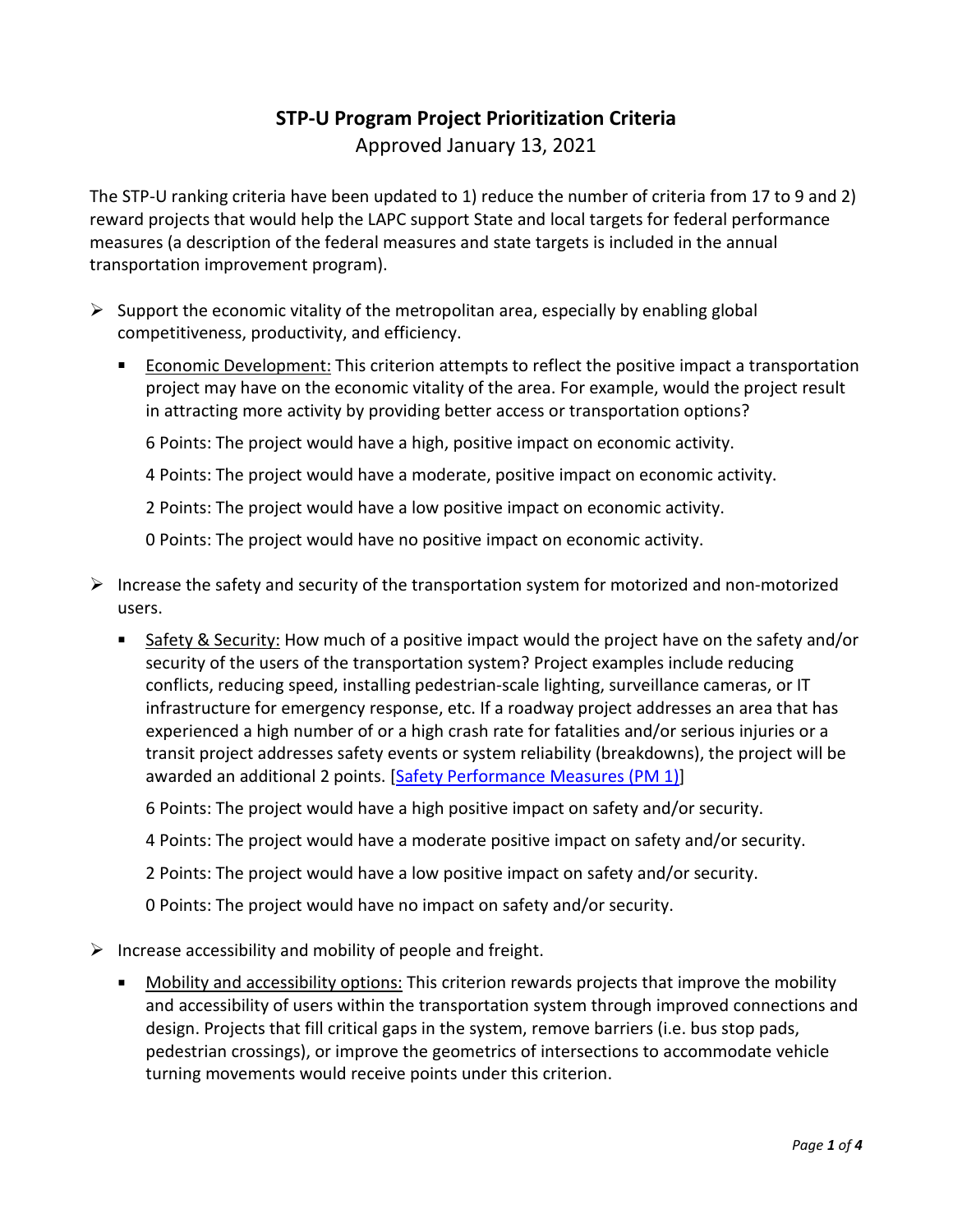- 6 Points: The project would complete critical connections, remove barriers, provide intersection improvements, or enhance the grid system.
- 4 Points: The project would moderately improve the mobility and accessibility of system users. These projects would include infrastructure improvements to intersections to accommodate users.
- 2 Points: The project would only slightly improve the mobility and accessibility of system users.
- 0 Points: The project would have no positive impact on improving mobility and accessibility.
- $\triangleright$  Protect and enhance the environment, promote energy conservation, improve the quality of life, and promote consistency between transportation improvements and State and local planned growth and economic development patterns.
	- Community and environmental impacts: This criterion rewards projects that enhance or mitigate negative impacts on neighborhoods, communities, and/or natural environments. An additional two points will be awarded to projects that improve/enhance low-income neighborhoods, communities of color, or communities of limited-English proficiency.
		- 6 Points: The project would enhance neighborhoods, community livability, or the natural environment to a high degree.
		- 4 Points: The project would enhance neighborhoods, community livability, or the natural environment to a moderate degree.
		- 2 Points: The project would enhance neighborhoods, community livability, or the natural environment to a low degree.
		- 0 Points: The project would have no positive impact on neighborhoods, community livability, or the natural environment.
- $\triangleright$  Enhance the integration and connectivity of the transportation system, across and between modes, for people and freight.
	- Intermodal/multimodal connectivity: This criterion credits projects that provide for an interconnection with (transfer points) other modes and/or accommodation for more than one mode. For example, a freight project that provides connections to truck, rail, and barge or a roadway project that includes bike lanes and sidewalks would be awarded 6 points for accommodating three modes.

6 points: The project provides a transfer point(s) or accommodation for three or more modes.

4 Points: The project provides a transfer point(s) or accommodation for two modes.

2 Points: The project provides a transfer point or accommodation for only one mode.

0 Points: The project does not accommodate transfers.

- $\triangleright$  Promote efficient system management and operation.
	- System management and operation: This criterion rewards projects that improve the operations and efficiency of transportation systems. Examples include the use of intelligent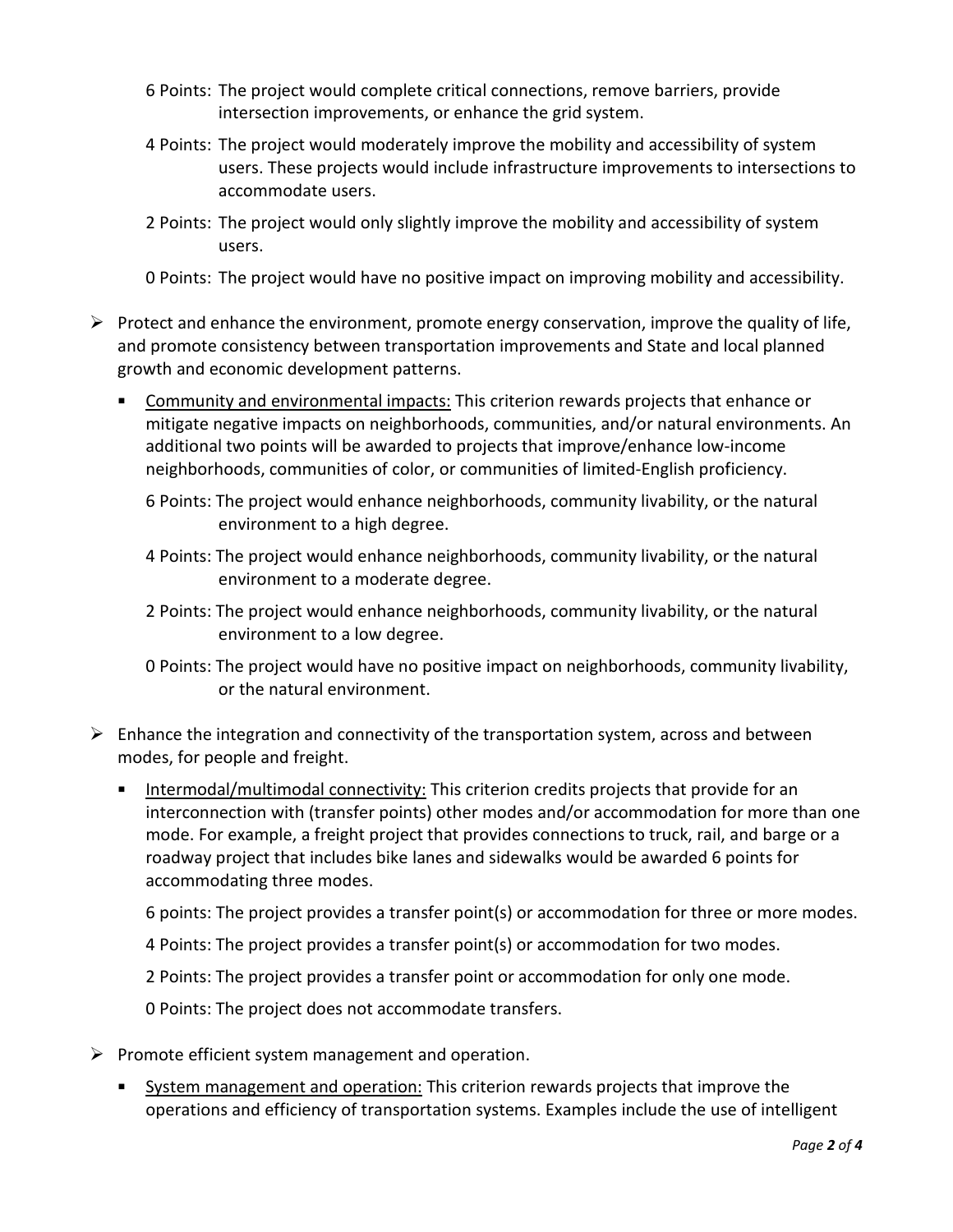technologies, upgrading traffic control systems, incorporating signal preemption for transit and emergency vehicles, establishing high-occupancy vehicle lanes or bus rapid transit lanes, constructing grade-separated bicycle and pedestrian crossings. A project that would improve the travel time reliability on the non-Interstate National Highway System would receive an additional two points. [\[System Performance Measures \(PM3\)\]](https://wisconsindot.gov/Pages/about-wisdot/performance/fed-measures/sys-perf.aspx)

- 6 Points: The project would have a high impact on improving traffic flow and reducing travel delay.
- 4 Points: The project would have a moderate impact on improving traffic flow and reducing travel delay.
- 2 points: The project would have a low impact on improving traffic flow and reducing travel delay.

0 Points: The project would not improve traffic flow or reduce travel delay.

- $\triangleright$  Emphasize the preservation of the existing transportation system.
	- System and corridor preservation: This criterion rewards projects that preserve the existing transportation infrastructure or transportation corridors or other land parcels for future transportation use. Projects that seek to preserve transportation corridors generally include right-of-way acquisition for scenic byways, transit centers, park-and-rides, and rails-to-trails for transportation purposes. Projects that support state or local targets for federal performance measures will receive an additional 2 points. [\[Infrastructure Performance](https://wisconsindot.gov/Pages/about-wisdot/performance/fed-measures/infrastructure.aspx)  [Measures \(PM2\)\]](https://wisconsindot.gov/Pages/about-wisdot/performance/fed-measures/infrastructure.aspx)
		- 6 Points: The project involves pavement replacement or pavement marking only, includes transit vehicle replacement, or seeks to preserve or protect land along an endangered transportation corridor.
		- 4 Points: The project may include some new construction within the existing right-of-way to improve utilities or flood control or seeks to preserve or protect land along a regionally significant corridor or NHS route.
		- 2 Points: The project may include some new construction outside the existing right-of-way to provide connections and continuity or seeks to preserve or protect land along a minor arterial or collector.

0 Points: The project does not seek to preserve or protect existing facilities or corridors.

- $\triangleright$  Improve the resiliency and reliability of the transportation system and reduce or mitigate stormwater impacts of surface transportation.
	- Resiliency and reliability: This criterion would award projects that would design facilities to better withstand extreme weather events and would include stormwater mitigation components like water retention areas, swales, pervious pavements, etc. Projects to purchase alternative fuel vehicles and associated equipment would be awarded as a measure to reduce greenhouse gas emissions and the region's impact on climate change.

6 Points: The project would have a high impact on resiliency and reliability.

4 Points: The project would have a moderate impact on resiliency and reliability.